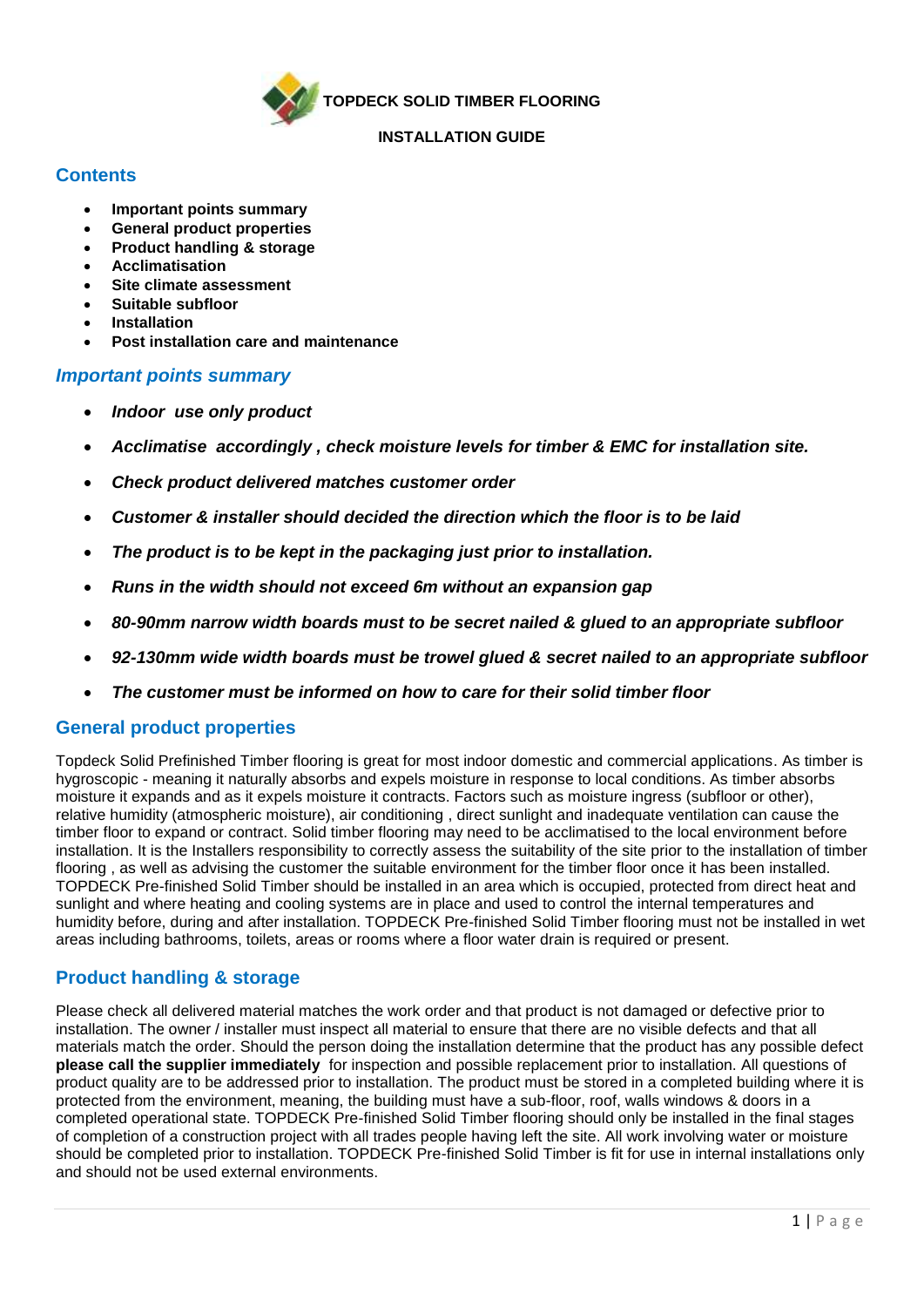# **Acclimatisation**

Acclimatising is the process of allowing partial equalisation of the moisture content of the timber as supplied to that of the surroundings in which the timber is to be installed. Increasing the average moisture content will only be effective if the humidity in the air is sufficient to cause moisture uptake. The rate of moisture uptake differs from species to species. Acclimatising can be effective in reducing the average moisture content of the flooring prior to laying and thereby reducing gap sizes at board edges from board shrinkage. In such climates, future expansion of the floor must be allowed for to accommodate periods of wet weather. The moisture content of timber is the percentage weight of water present in the timber compared to the weight of the timber with all water removed. Moisture content varies with changes in humidity and temperature in the surrounding air. Small seasonal changes in timber flooring are a normal occurrence and small gaps that open up during dry periods are not considered a defect. To minimise the movement of a timber floor caused by swelling on moisture uptake and shrinking on moisture loss, it is important to lay and fix a timber floor that is close to the average moisture content of the environment in which it is to be laid.

### **Site climate assessment**

Every site requires climate assessment prior to the installation of a timber floor. It is important to know the long term relative humidity (RH) for the area where the floor is to be installed. Relative humidity is the major influence determining whether solid timber flooring will absorb moisture from the air and swell, or whether it will lose moisture and shrink. If the moisture content of the timber floor is close to the average long term relative humidity for the area then subsequent seasonal changes will be minimal. However, if the long term relative humidity for the area is significantly different to that of the timber flooring, seasonal changes in the moisture content of the floor can create problems. Onsite relative humidity is measured with a Hygrometer. It is recommended that Relative Humidity (RH) and temperature levels are recorded prior to and during installation.

Acclimatisation of floorboards prior to installation is not necessary when the average supplied moisture content of the flooring is near the expected average in-service moisture content. Unnecessary acclimatisation can cause problems especially if the floorboards are acclimatised to a building site environment that is somewhat different from the expected in-service environment. This chart provides a guide as to when acclimatisation should be considered.



#### **The local site climate can be assessed using data from the Australian Bureau of Meteorology website at www.bom.gov.au/climate/averages**.

The adjacent diagram shows the general relationship between moisture content, relative humidity (RH) and board width. At 25ºC and 60% RH the EMC is 11% and at 25 ºC and 80% RH the EMC is 16%. If the moisture content of the floorboards at the time of installation is higher or lower than the in-service EMC, then the floorboards will either lose or take on moisture and when this occurs there will be either shrinkage or swelling after installation as indicated in the diagram by a change in board width. Acclimatisation is simply a process of getting the moisture content of the flooring closer to its expected in-service moisture content so that shrinkage or swelling of the floorboards will be less after installation.

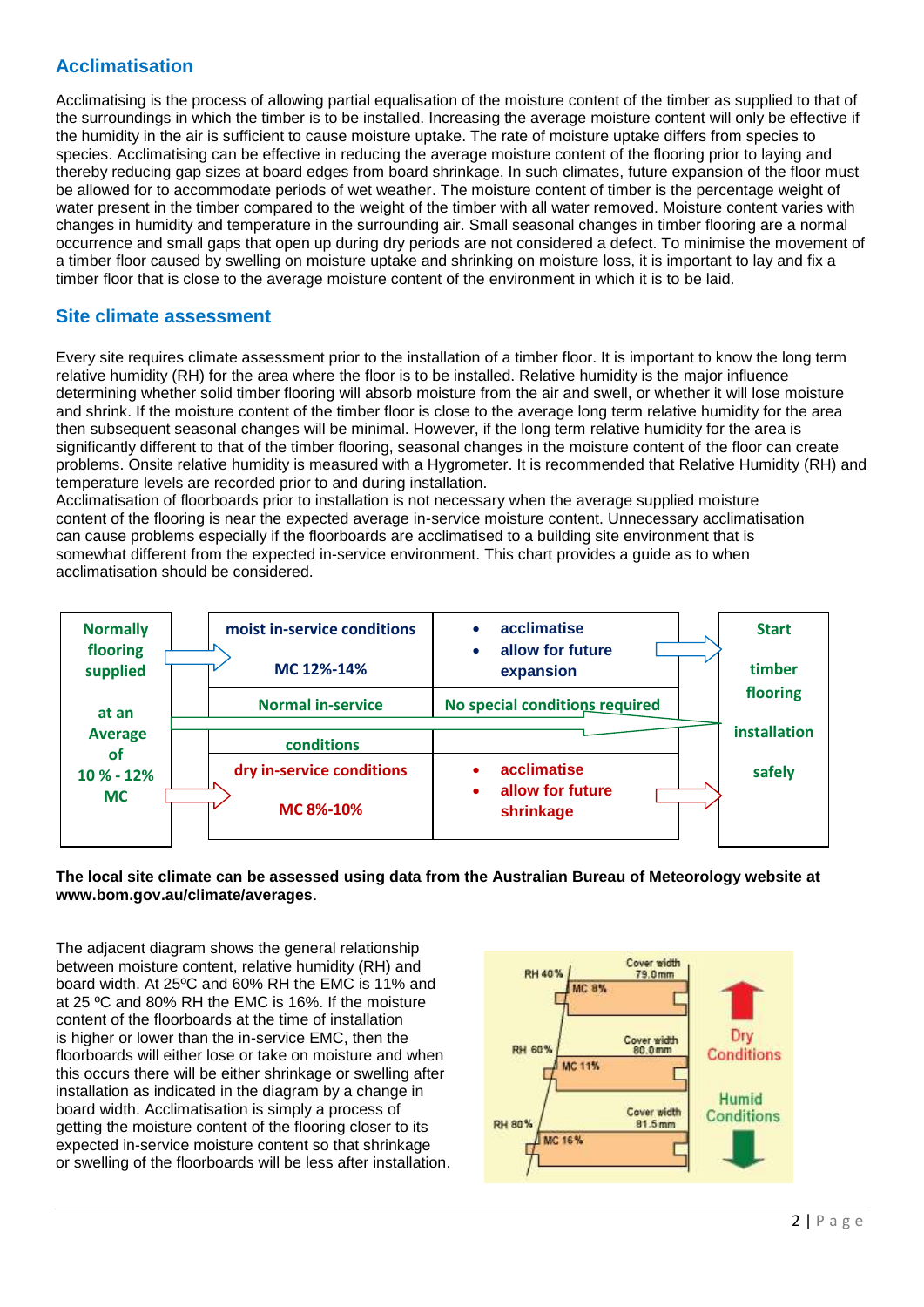### **Suitable subfloors**

TOPDECK 18mm prefinished solid timber flooring is designed for subfloors that are structurally sound, level, flat, clean and dry, these include;

- Batten on a Concrete slab (80-90mm)
- Sheet flooring such as plywood or particleboard (80-130mm)
- Existing timber floors (80-130mm)

Adequate subfloor ventilation is an important factor in reducing expansion and cupping of hardwood timber flooring. Where humidity remains high beneath a floor, the boards will absorb the moisture and expand. Important issues about subfloors

- 1. Air vents should always remain unobstructed
- 2. Number of air vents and size should meet or exceed BCA requirements
- 3. Ground level below flooring should be well drained

4. The subfloor ground should be flat, level and clear of any debris. It is recommended that the ground below the subfloor be sealed with an impervious membrane, black plastic polysheet or vapour barrier. The plastic should be taped continuously with a 200mm overlap. As subfloor conditions can change, this alone can greatly improve the performance of a timber floor in the future.



### **Internal micro climates**

The internal environment should also be assessed before installation. Within a dwelling, a number of climates may develop, causing areas of flooring to respond differently within the same dwelling. These include large expanses of glass, fireplaces, fridges, air conditioners, any appliances that vent warm air, the aspect of the house and two-storey construction. All of these can have an effect on the dimensional movement of the boards. When floors are exposed to direct sun through large glassed areas, protection should be considered before, during and after construction. Evaporative coolers add moisture to the air and raise the relative humidity, resulting in moisture contents in the flooring that are higher than under ambient conditions. The likely movement of a floor after installation should also be a consideration when assessing the site. Small differences in moisture content between boards at the time of manufacture (5% is allowed by Australian Standards) together with variable conditions within the house (such as a west-facing room compared to a south-facing) will cause further variation in board width. For this reason, it can be expected that small gaps will occur at the edges of most boards, particularly during drier months. These gap sizes may differ across the floor.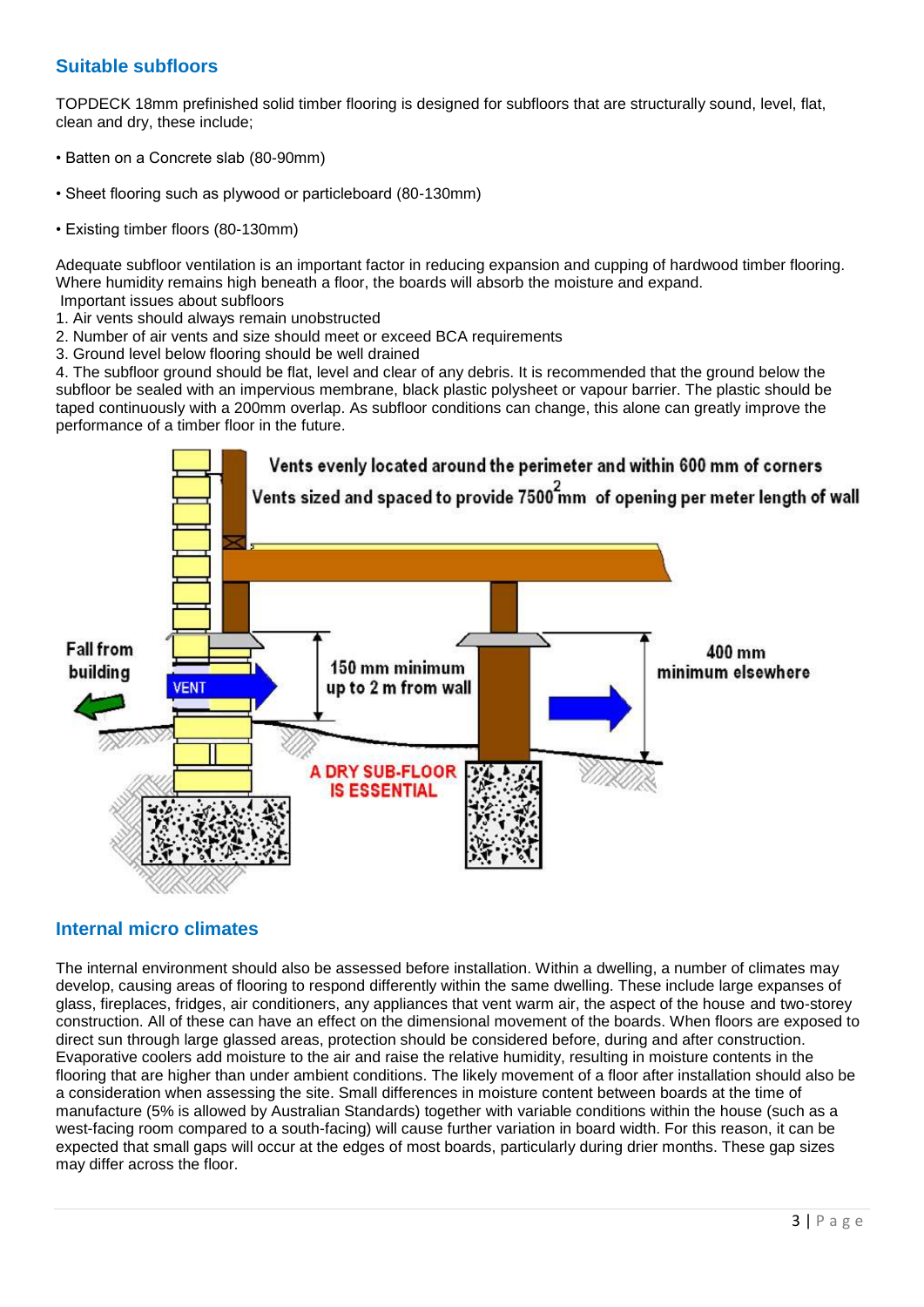*Expansion gaps* need to be planed before starting the job. The flooring will expand and contract with changes in moisture content. The expansion gaps at the perimeter walls and around permanent fixtures will allow the floor to move as expected. Insufficient expansion gaps will result in flooring complications. Topdeck recommends a minimum expansion gap at all perimeter walls and permanent fixtures of 10 mm. For domestic applications floor widths over 6m will require an intermediate expansion joint as per Australian Standard AS1684 with an extra allowance for expansion in moist conditions. A smaller expansion gaps every 800mm to 1000mm and spacing of 1mm- 1.5mm (approx 20 cent coin thick). Cork expansion gaps around certain perimeters should be installed level with the timber surface. Expansion joints are best placed at doorways or in line with internal walls.

### **Installation**

This information should only be used as a guide and the installer should apply all NCC / BCA & Australian Standards requirements. Topdeck International recommends that a qualified professional timber flooring contractor installs the timber floor. Topdeck International Pty Ltd makes no warranty or guarantee of the quality of the chosen installer's work or of a particular installation performed by them. Timber flooring boards should be mixed on the floor according to colour and feature, so working from a few boxes is advised. The Customer / Installer must decide the direction in which the floor is to be laid, consider major light sources and floor plans dimensions. It is the sole responsibility of the installer/owner to ensure that site conditions are acceptable for the installation of the flooring. Topdeck International Pty Ltd declines any responsibility or material failure resulting from or connected with site conditions or installation methods. The packaging around Topdeck Timber products is designed to protect it during transport only. Upon delivery timber flooring and decking products should be stored indoors where they can be protected from the elements. Do not store outside. Topdeck solid strip flooring is delivered in strapped bundles within a pack. It is recommended that the bundles are kept strapped until just before laying. *Please refer for specific board width below for additional guidance.* Topdeck prefinished solid timber flooring must be fixed with a recommended polyurethane flooring adhesive and applied using a 5mm v-notched trowel. Spread only enough for 3 or 4 boards at a time as per manufacturer's instructions. Start the first row of boards with the tongue facing the starting wall and the left hand end of the board against the block/wedge on the side wall. Slot the tongue firmly into the groove on the fixed temporary board and then press the board down firmly into the adhesive, then secret nail/staple the board into place. Working from left to right, lay the next board and continue working towards the right then measure and cut a strip to finish the first row, remembering to allow for a minimum 10mm expansion joint. To minimise cutting wastage try to make the off-cut from this board long enough to use elsewhere. As the next row is added, tap the boards gently together using a tapping block for a tight fit. Use a pull tool to fit the last board closest to the wall. Start all new rows with a board at least 450mm shorter or longer than the butt joint used in the previous row. Scribe/rip the last board to fit allowing for the minimum 10mm expansion joint along its whole length. Once the main floor area has been laid, remove the temporary blocks . Clean up excess adhesive as per manufacturer's instructions. Use of strong solvents is to be avoided so that the pre-finished surface is not damaged. Its good practice that all solvents be tested on a sample to ensure the prefinished sample is not damaged.

**Secret nailing/stapling boards 80mm-90mm on battens or plywood.** As a minimum requirement for secret nailing on plywood with adhesive use 32 mm-long staples or 45mm - long staples or equivalent size nail/staple as specified in AS1684 for battens and plywood / particle board. Battens may be used to compensate for minor fluctuations in concrete level. Lay battens 450mm apart on the plastic membrane at right angles to the direction of the new floor. Adjust levels with plywood or masonite packing and use masonry anchors to attach battens to the slab. For plywood / particle sheeting (recommended minimum thickness of 12mm or greater) to the concrete slab after first laying a polyethylene membrane (minimum 200 micron). Plywood must comply with AS/NZS 2269 - Part 0 Plywood Structural Specifications. Secret-nail the boards permanently to the battens with a secret-nailing gun after apply adhesive to the batten top. A secret-nailing gun will force the boards together at the same time as it drives the nail in at a 45˚ angle. When installing over an existing floor or on a plywood / particle board also use a polyurethane flooring adhesive as per manufacturer's instructions. If nailing into battens, nailing should be on every joist or at 450mm centres. Start by laying the longest length first, in a triangle or "rack" from one corner. Lay first board with groove towards the wall and leave a 10mm expansion gap all round the room between the floor and the wall (not the skirting, if any). This gap will be covered by the skirting. Retain the existing skirting if the new board can slide under it. If not, remove the skirting. Continue each row by laying the similar-length boards in each row, adding and cutting short lengths to finish the row (still leaving a 10mm gap). There must be at least 450mm distance between butt joints in adjacent rows for structural integrity.

**Secret nailing/stapling boards 92mm to 130mm on plywood.** Install wider flooring by using a combination of secret nailing and full trowel adhesive to attach the hardwood flooring to a solid sheet subfloor. This procedure should be used as above . Secret nailing wide board flooring requires skilled tradespeople, who understand the potential hazards of incorrect installation, and should not be undertaken by novice flooring installers. The installation is similar to that of the 80mm-90mm boards on plywood but more allowances for board movement need to be factored in. **Covering the expansion gap** the minimum 10mm expansion gap left between the wall and the floorboards will need to be covered. This can be covered with an appropriate skirting which should be nailed to the wall and not to the floor. If the timber flooring is installed with existing skirtings in place use an appropriate timber beading to cover the gap, fixed to the skirting and not the floor.

Following installation, vacuum thoroughly and clean the floor.